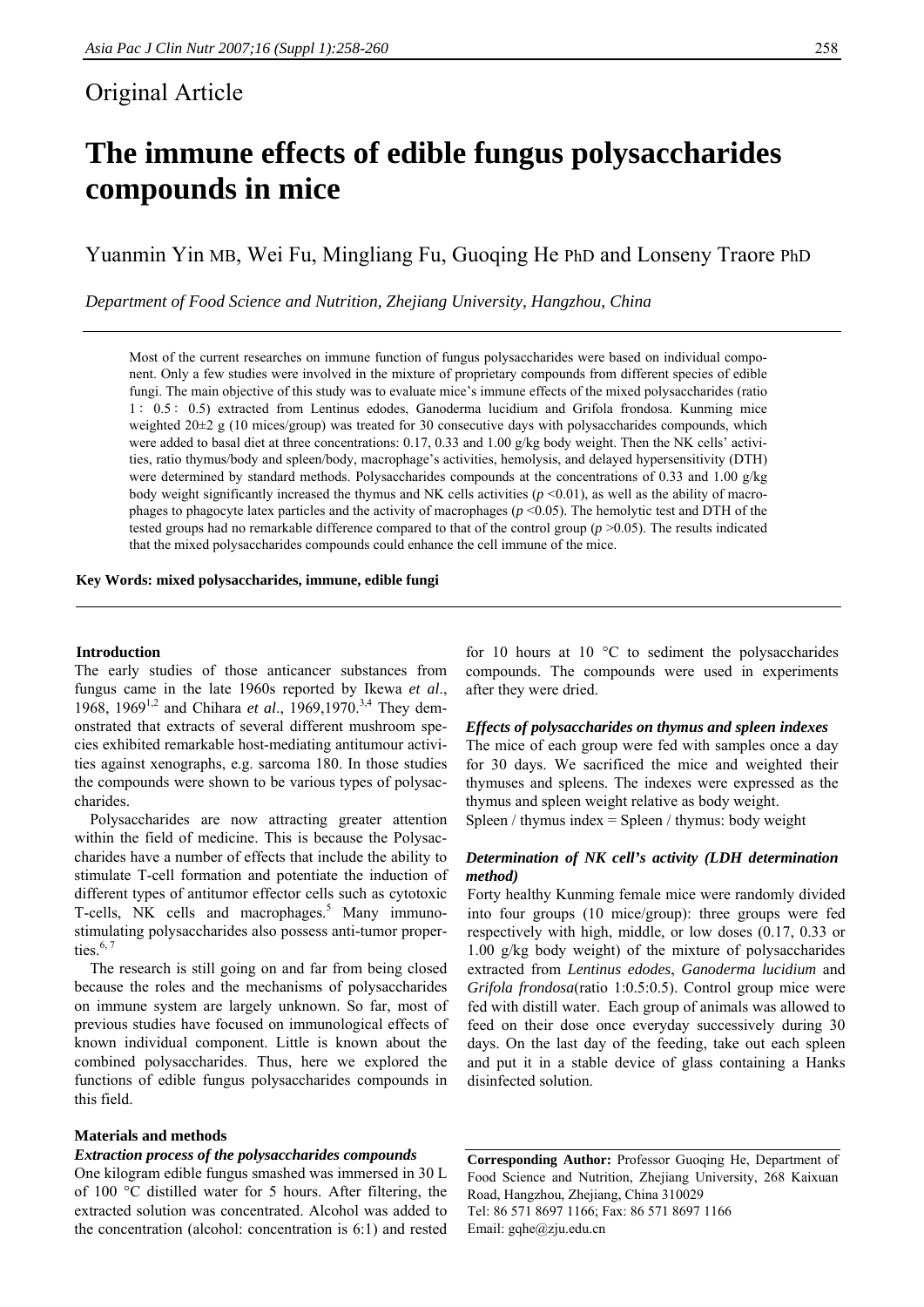Spleen was softly smashed using nippers and filtered with 200 meshes-sieves. The collected single impure cells were washed and calculated. Finally, adjust the solution of cells to  $5 \times 10^6$  cell/mL with the RPMI 1640 medium. The YAC-1 (target cells) was transferred for culture before 24 hours. Before culturing, cells were washed three times with the Hanks solution and adjusted their concentration to  $1\times10^{5}$ cell/mL with the RPMI 1640 medium. Cultured target cells and impure cells of spleen (Effective cells), every 100 μL (Target rate 50:1), in round bottom 96-well plates. Naturally to set free target cells with feeding liquid to 100 μL. Take the biggest flask to dilute target cells with 100 μLof  $1\%$  NP<sub>4</sub>O. Three repeated wells were used for each concentration. The cells were incubated in a  $5\%$  CO<sub>2</sub>-air mixture at 37℃ for 4 hours and centrifuged. Then 100 μLof floating liquid of the mixture was taken out and placed on a 96-well micro plate with 100 μl of LDH solution. After 3 minutes, 30 μL of 1 mol/L of salty solution was added to each well. Measure the value of the absorbency and calculate the vitality of NK cells.

NK cell activity was calculated as by the following equation:

NK cell activity (%) =  $[(T_0 - (S-E))/T_0] \times 100$ 

Where  $T_0$  is optical density of the control target cell; S is that of test; E is that of effect cell.

# *Experiment on the macrophages of the abdominal cavity of mice by phagocytosis the erythrocytes of chicken*

Make 4 sets of 10 mice with a blank group as control. Feed each set of animals with a precise quantity (0.17, 0.33, 1.00 g/kg) of combined polysaccharides, once every day successively during 30 days. An hour before sacrifice, mice were injected with 1 mL of 20% (V/V) chicken's red blood cells (CRBC) solution. After sacrifice, mice were injected with 2 mL of physiological saline solution to extract the fluid from the abdomen. The extracted cells were incubated for 30 min at 37 ℃. The numbers of CRBC ingested by 100 macrophages were counted in an optical microscope and expressed as phagocytosis index (PI). The percentages of macrophages that phagocytosed CRBC were determined and expressed as phagocytic efficiency index (PEI).

# *Dinitrofluorobenzene introduced delayed type hypersensitivity test*

The mice in each group were fed with samples infusion once a day for 30 days. On the 25th day, 50 µL of dinitrofluorobenzene solution was introduced to the abdomen area of each mouse (abdomen area was pre-denuded 24 hours before). Five days later, 10  $\mu$ L dinitrofluorobenzene solution was introduced to the right ear. Kill the mice after 24 hours, cut 8 mm diameter circular ear tissue from each ear, weight and calculate the difference between left ear and right ear.

# **Mouse micronucleus test**

Fifty ICR mice (weight from 21 to 25 g) were randomly divided into five groups (10 mice/group, every group includes five males and five females). Polysaccharide complex was dissolved in distilled water and administered orally one times, 24 hours apart, at doses of 2.5, 5.0, 10.0 g/kg body weight every day. The animals were killed at 6 hours after the final doses. Their sternum marrow cells were analyzed following methanol fixing and Giemsa staining. The frequency of micronuclei (MN) was counted based on an examination of 1000 polychromatic erythrocytes (PCE) per mouse. Distilled water and cyclophosphamide (60mg/kg) were given to mice as negative and positive control, respectively.

# **Results and discussion**

# *Ratios of thymus/body and spleen/body*

The mixture of polysaccharides caused an increase in the thymus index compared with the control group (Table 1). The effect of the polysaccharides mixture at a dosage of 1.00 g/kg on ratio of thymus to body was the significant and strongest increase as compared with other dosages. On the other hand, the polysaccharides complex had no significant effect on the spleen/body ratio. Thymus and spleen are main immunization organs; some immunosuppressive agent can make them shrink while immunopotentiator can increase their weight. The bigger the immunity index is, the stronger the immune capability is. The increase of the thymus index indicated that the mixture of polysaccharides could enhance the cell-mediated immunity, and thus have the ability to stimulate T cell formation.

# *Natural killer cells*

Natural Killer cells are antitumour effector cells. Patients with cancer typically have fewer NK cells in their blood.

**Table 1.** Effects of polysaccharides complex on thymus/body and spleen/body ratio

| Group                   | Thymus/body       | Spleen/body     |
|-------------------------|-------------------|-----------------|
|                         | $(Mean \pm SD)$   | $(Mean \pm SD)$ |
| Control                 | $0.28 \pm 0.07$   | $0.37 \pm 0.05$ |
| $0.17$ g/kg             | $0.32 \pm 0.08$   | $0.36 \pm 0.13$ |
| $0.33$ g/kg             | $0.35 \pm 0.07$   | $0.44\pm0.12$   |
| $1.00$ g/kg             | $0.38 \pm 0.06^*$ | $0.35 \pm 0.05$ |
| * $\sim$ 0.05 $\sim$ 10 |                   |                 |

\* *p* <0.05, n=10

**Table 2.** NK cells' activities of the four groups mice

| Group        | NK Cells' activities $(\% )$ |
|--------------|------------------------------|
| <b>Blank</b> | $15.0 \pm 5.6$               |
| $0.17$ g/kg  | $17.3\pm3.8$                 |
| $0.33$ g/kg  | $21.7\pm 6.1$                |
| $1.00$ g/kg  | $63.0 \pm 15.0$ **           |

\*\*  $p \le 0.01$ , n=10

**Table 3.** Results of the Macrophage phagocytosis assay

| Group        | phagocytic<br>efficiency index | phagocytosis<br>index |
|--------------|--------------------------------|-----------------------|
| <b>Blank</b> | $25.8 \pm 7.2$                 | $0.50 \pm 0.25$       |
| $0.17$ g/kg  | $35.6{\pm}7.6$                 | $0.70 \pm 10.76$      |
| $0.33$ g/kg  | $36.1 \pm 8.3*$                | $0.70 \pm 10.76$      |
| $1.00$ g/kg  | $33.8 \pm 10.8$                | $0.69 \pm 0.24$       |
|              |                                |                       |

\**p* <0.05, n=10